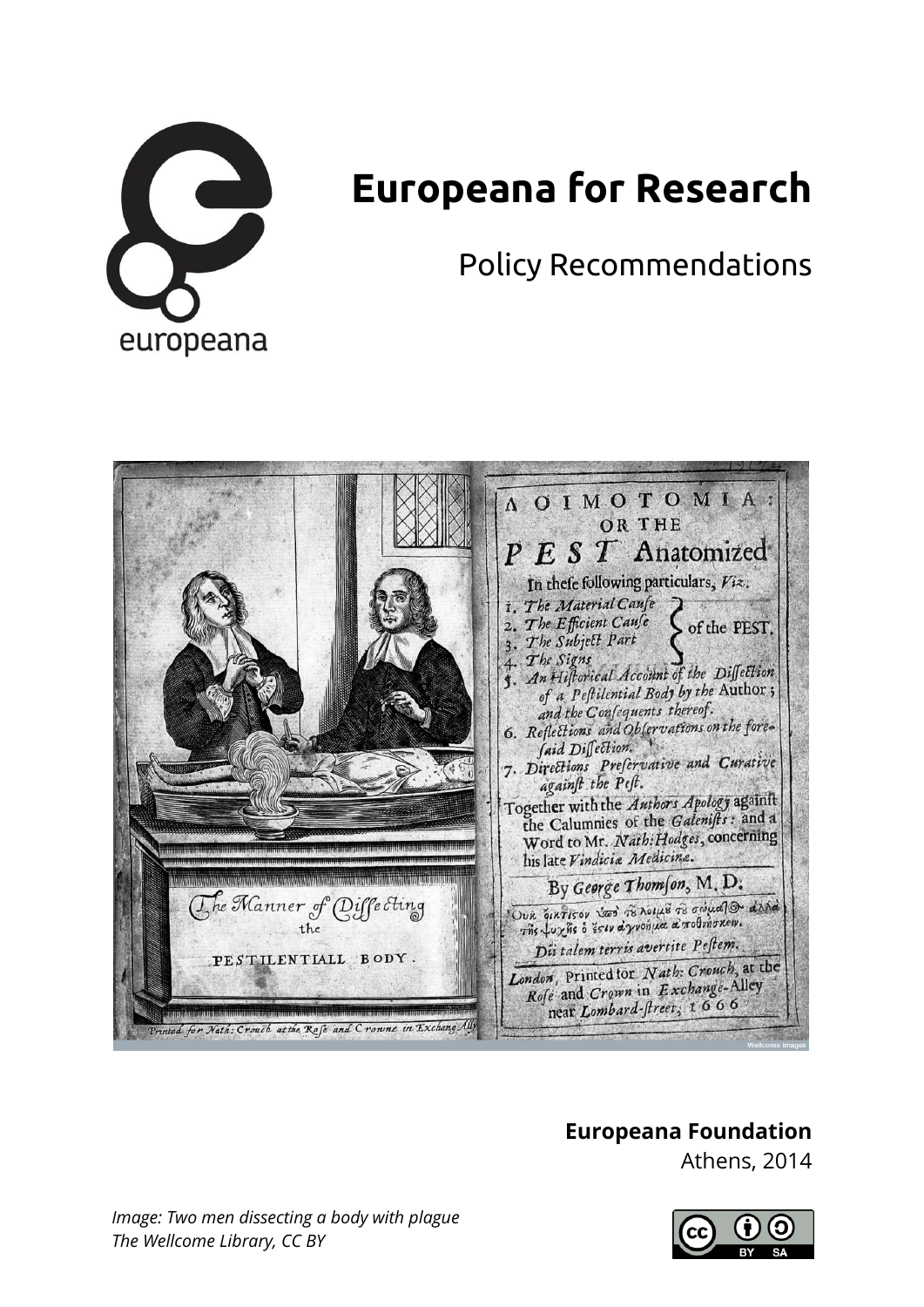

## **Table of Contents**

| Europeana for Research: Current Context, Vision and Challenges3 |  |
|-----------------------------------------------------------------|--|
|                                                                 |  |
|                                                                 |  |
|                                                                 |  |
|                                                                 |  |
|                                                                 |  |
|                                                                 |  |
|                                                                 |  |
|                                                                 |  |
|                                                                 |  |
|                                                                 |  |
|                                                                 |  |

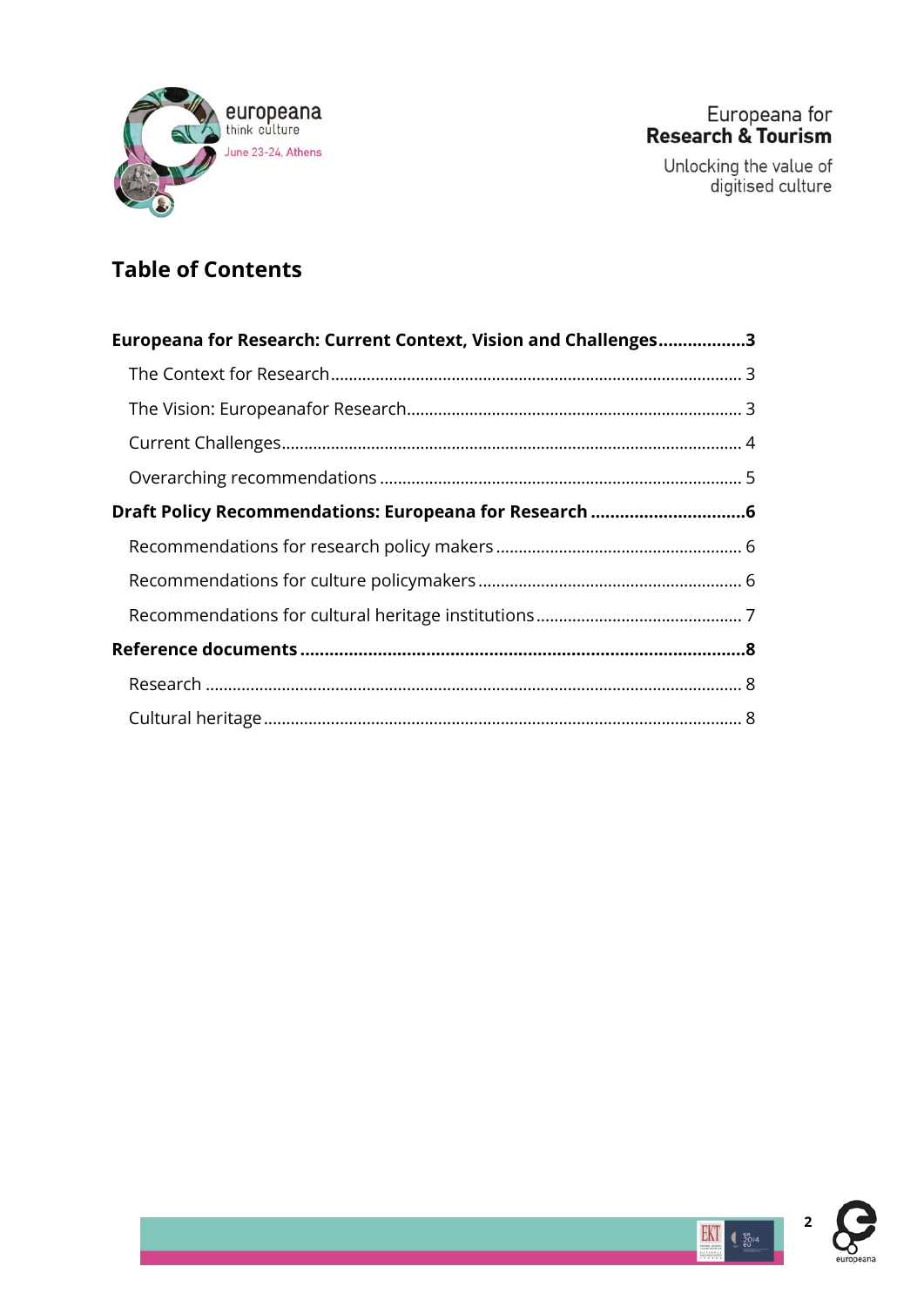

## <span id="page-2-0"></span>**Europeana for Research: Current Context, Vision and Challenges**

## <span id="page-2-1"></span>**The Context for Research**

Constant advances in information and communication technologies are bringing major changes in the research process and culture. Research is becoming digital for its entire process cycle. Researchers increasingly rely on internet tools to carry out research and they expect the immediate and open availability of content, publications and research data. Finally, they often communicate the results of their research exclusively online and more frequently release them in open access. All of which is drastically changing the landscape in scholarly communication.

Recent years have witnessed the birth of Digital Humanities, Digital Arts and Social Sciences as fields in which researchers carry out digital research with advanced IT tools and techniques such as text and data mining, visualization techniques and crowdsourcing, to ask new questions and often make discoveries and connections among large collections of digital material that would have been impossible to make through traditional research.

At the same time, some of these developments in the research ecosystem take place at the local or national level leading to considerable fragmentation. Bringing together disparate digital resources, tools, infrastructures, and indeed accrued knowledge of all types, in a fashion that fosters science as an open enterprise to accelerate research and innovation for the prosperity of European society and economy therefore becomes more and more important.

#### <span id="page-2-2"></span>**The Vision: Europeana for Research**

Europeana is the platform where the libraries, archives, museums and other memory institutions of Europe deposit, exchange and share metadata and content for discovery and use by a variety of users.

This aggregated, normalized, standardized, enriched data wealth of 30m digitized cultural heritage objects spans the entire breadth of the cultural history of Europe. Europeana can therefore serve as a primary resource for research for scholars in the Arts, Humanities and Social Sciences. With explicit licensing and provenance information Europeana metadata and content can be easily used for research, publishing and education. This corpus of metadata is a body of knowledge that can form the basis for small or big-data research in the future.

Europeana will provide an enriched set of metadata with the correct licenses attributed according to researcher needs and so that others can develop services on top of that data



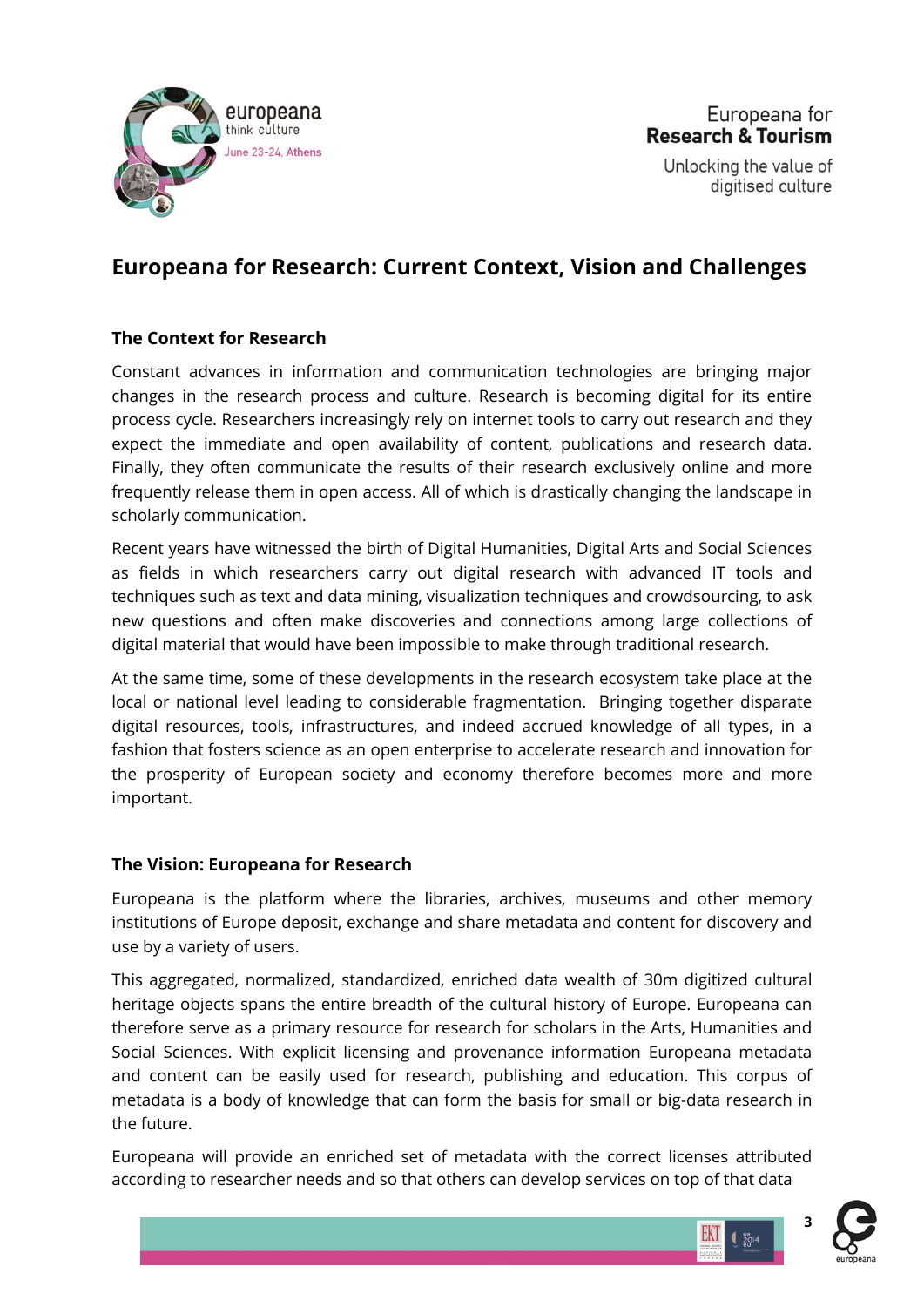

and content. Europeana will encourage the availability of digitized content for research and innovation, and advocate strongly for a European copyright framework that supports text and data mining and other solutions that enhance research of large cultural data corpora.

In partnership with culture and research policymakers and cultural heritage institutions, and taking into consideration the current developments in Digital Arts and Humanities and the research and culture ecosystem, Europeana envisions matching its content and services to the needs of research communities thereby becoming a major resource and potential enabler of e-research in the near future and acquiring an important role in the research ecosystem and value chain.

## <span id="page-3-0"></span>**Current Challenges**

There are numerous challenges in achieving this vision:

- Researchers in the Arts and Humanities still rely less on online tools and services for performing their research compared to their colleagues in the natural and medical sciences.
- Trusted digital cultural information does not proliferate to the same extent as research data in the science, technical, engineering and medical fields, with only an estimated 10% of the European cultural heritage digitized (ENUMERATE Survey 2014).
- The value and use of digital cultural heritage for research has not been emphasized enough by relevant actors, e.g. cultural heritage institutions, culture policy makers.
- When cultural information becomes digital there are often barriers to its open dissemination, and therefore reuse, also for research and also through Europeana, such as:
	- o Intellectual Property Rights barriers, in particular of digitized cultural information with heavy burden on proprietary attitudes and policies.
	- o Problems in implementing internationally accepted digitization standards that support interoperability and openness.
	- o Lacking of sustainable e-infrastructure and specific skills in the cultural heritage field to guarantee the sustainable accessibility of digital cultural heritage
- The European e-infrastructure environment for research and culture is fragmented.
- Europeana is not yet perceived as a platform that systematically serves research.



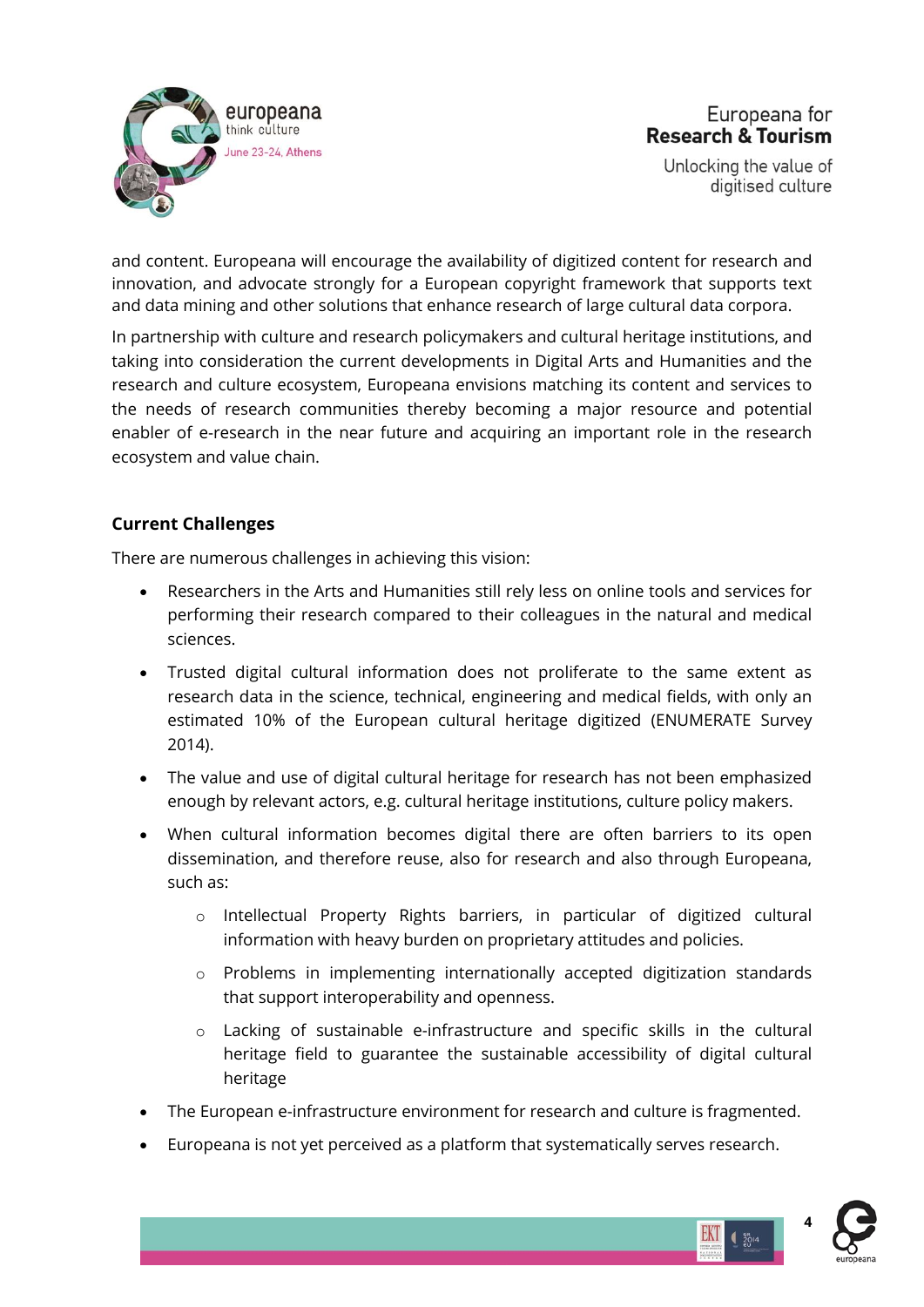

Europeana for **Research & Tourism** 

Unlocking the value of digitised culture

## <span id="page-4-0"></span>**Overarching recommendations**

- $\rightarrow$  **Culture and research policy makers are invited** to work together at the national and European level to achieve coordinated policies, strategies and practices leading to the greatest possible openness and reuse of Europe's digital cultural heritage, for the benefit of research, innovation and the citizens of Europe.
- → **Research policy makers are invited** to take measures that promote the use of Europeana as a resource for research and to encourage synergies among related initiatives, infrastructures and stakeholders at all levels capitalizing on investments already made.
- → **Culture policy makers** are invited to take active and coordinated measures for the digitization of Europe's cultural heritage to enable its widest possible access, reuse and preservationfor the benefit of society and the European economy, and addressing the needs of the researchers.
- → **Cultural heritage institutions are invited** to collaborate at the national and European level, using Europeana where possible, to meet the increasing demand for digitized cultural content for research, along internationally accepted standards of interoperability and in the maximum possible openness to meet the needs of the researcher community.
- → **The European Commission is invited** to develop policies and instruments that enable and promote synergies among initiatives and e-infrastructures of similar scope to capitalise on investments already committed for the promotion of research and digital culture, and support the European dialogue of relevant stakeholders. Specific legal measures are needed to allow for text and data mining.
- → **Europeana is invited** to accelerate, subject to funding, the implementation of tools and services that will serve the needs of researchers, provide good practices of the use of the platform for research, and increase its collaboration with relevant initiatives and e-infrastructures at the European level.
- → **All stakeholders** are invited to collaborate closely at the national and European level within the research and culture ecosystem to safeguard sustainability of the European cultural digital heritage and its use for research purposes (for example in Digital Arts and Humanities) also through Europeana and under the principles of openness and transparency conveyed by the Berlin Declaration on Open Access for Science and Humanities.



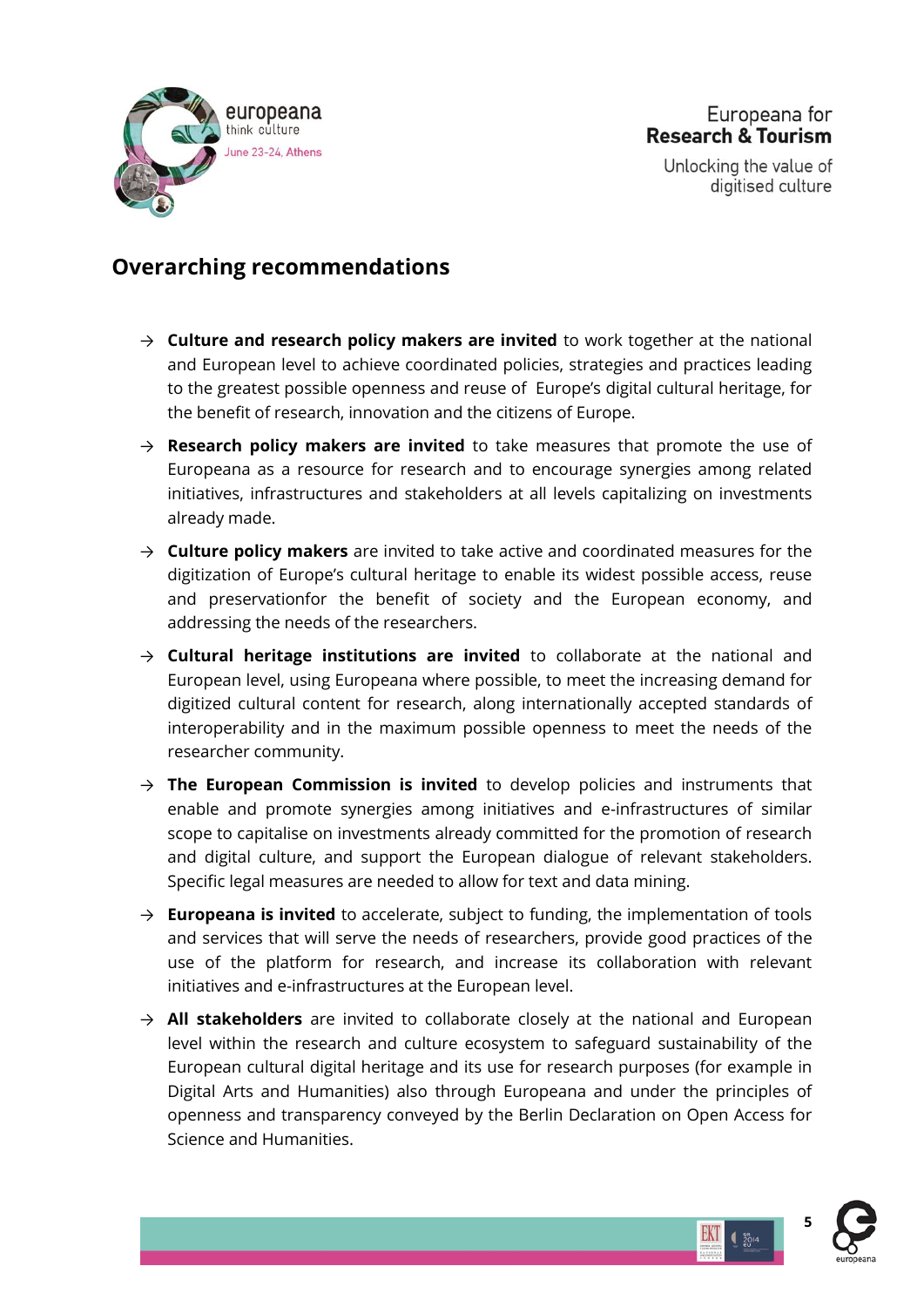

## <span id="page-5-0"></span>**Draft Policy Recommendations: Europeana for Research**

#### <span id="page-5-1"></span>**Recommendations for research policy makers**

Research policy makers are invited to explore and exploit the rich content of European Cultural Heritage, its role within the European and global e-infrastructure ecosystem and facilitate the further development of the European platform for research by:

- 1. Collaborating with culture policymakers and other important stakeholders in the research ecosystem, such as research performing organizations, to develop policies and instruments that demonstrate the use of digital cultural heritage for research on the basis of researcher needs and provide impetus for data-driven research in cultural heritage.
- 2. Take an active role in enabling synergies and complementarities between national and European Research Infrastructures and other initiatives in the Arts and Humanities, thus capitalizing on existing investments for the benefits of research.
- 3. Emphasizing the need for permanent, cross border, rights labeled access to cultural heritage material for research.
- 4. Εncouraging the use and development of Europeana as an open and shared resource of cultural heritage for primary and citizen science research in national and European research environments.
- 5. Advocating for, educating and developing policies for open access and reuse to publicly funded research outputs, including research and cultural data, for the benefit of researchers and citizens and the use of open standards and licenses.
- 6. Research policy makers are invited to stimulate change by promoting new and innovative research and innovation actions for digital cultural heritage.

#### <span id="page-5-2"></span>**Recommendations for culture policymakers**

Culture policy makers are invited actively to contribute to the online accessibility in the widest possible sense of Europe's cultural heritage, using the Europeana platform –where relevant-, to meet the needs of researchers in the Arts and the Humanities by:

1. Collaborating with research policymakers and other important stakeholders in the research ecosystem, such as research performing organizations, to develop policies and instruments that demonstrate the use of digital cultural heritage for research on the basis of researcher needs.



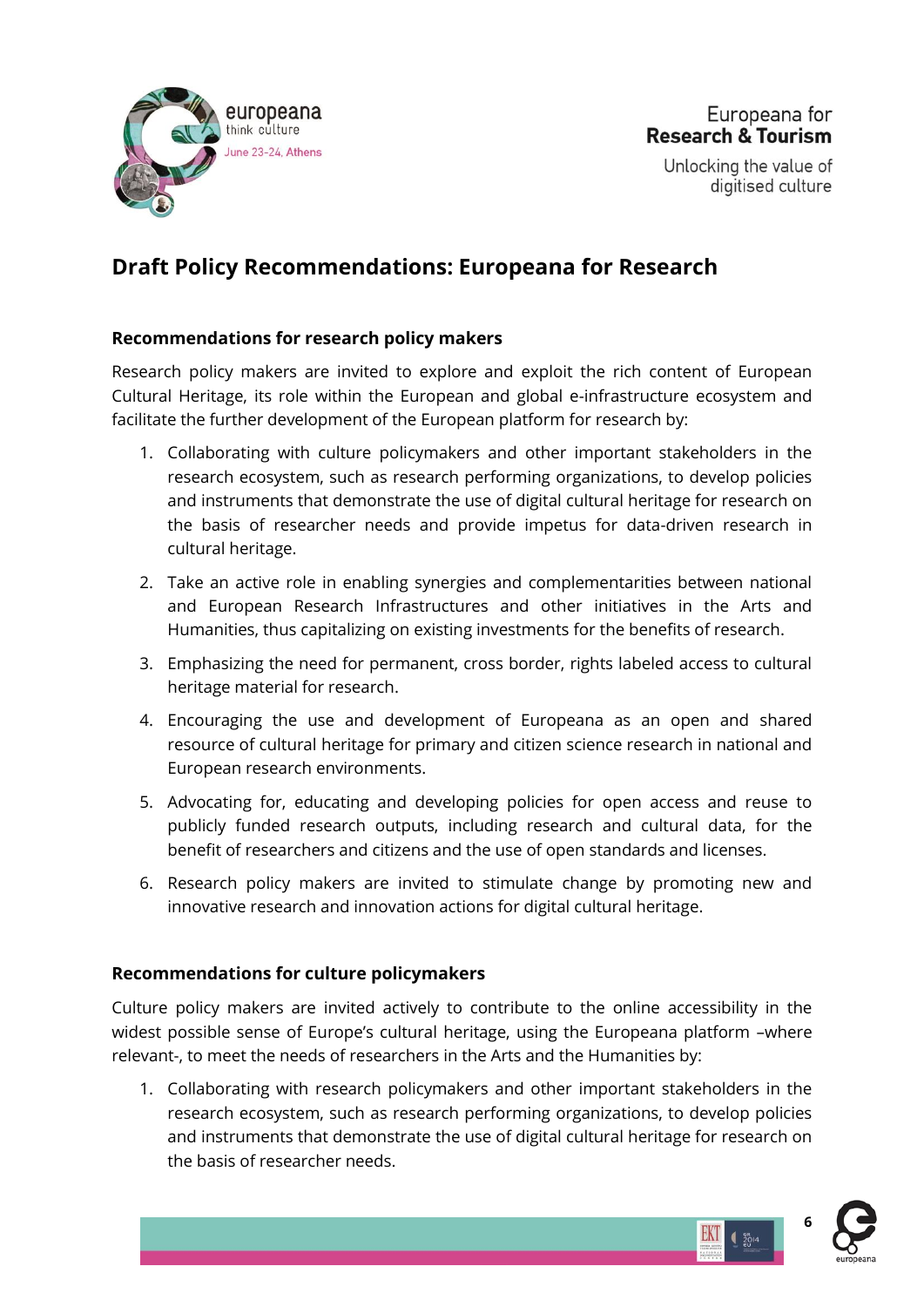

- 2. Establishing, in collaboration with cultural heritage organisations, the benefits at the national level of digital cultural assets for research and the desirability of opening up cultural digital assets for research under open standards and licenses.
- 3. Setting concrete priorities and targets for digitization along with standards of interoperability to enhance access to and preservation of Europe's cultural heritage, also through Europeana.
- 4. Providing cultural heritage institutions with incentives for digitizing their cultural content under internationally accepted standards of interoperability, openness and according to national prioritization.
- 5. Take an active role in enabling synergies and complementarities between national and European Research Infrastructures and other initiatives in the Arts and Humanities, thus capitalizing on existing investments for the benefits of research for cultural heritage aims.

Collaborating with national and European stakeholders for the promotion of legal frameworks that enable open access to digital cultural heritage under internationally accepted licensing schemes, such as Creative Commons, also resulting into the enrichment of Europeana.

## <span id="page-6-0"></span>**Recommendations for cultural heritage institutions**

Cultural heritage institutions are encouraged to explore, in collaboration with culture and research policymakers, the benefits of digitizing and opening up cultural assets, also through Europeana, to enrich the digital cultural heritage for research by:

- 1. Digitizing collections and making them available along internationally accepted standards of interoperability and openness, to enhance digital cultural heritage and its reuse for research.
- 2. Collaborating with researchers to assess their needs for digital cultural content and services for research and to find novel ways to create digital collections and to implement a strategic approach towards them.
- 3. Collaborating with research and culture policymakers to make available digital cultural content that serves national and European research and culture policies.
- 4. Collaborating with local stakeholders to enhance the presence of regional cultural in the digital cultural record and in digital research.
- 5. Working with Europeana to assess the impact of making their material available for research.